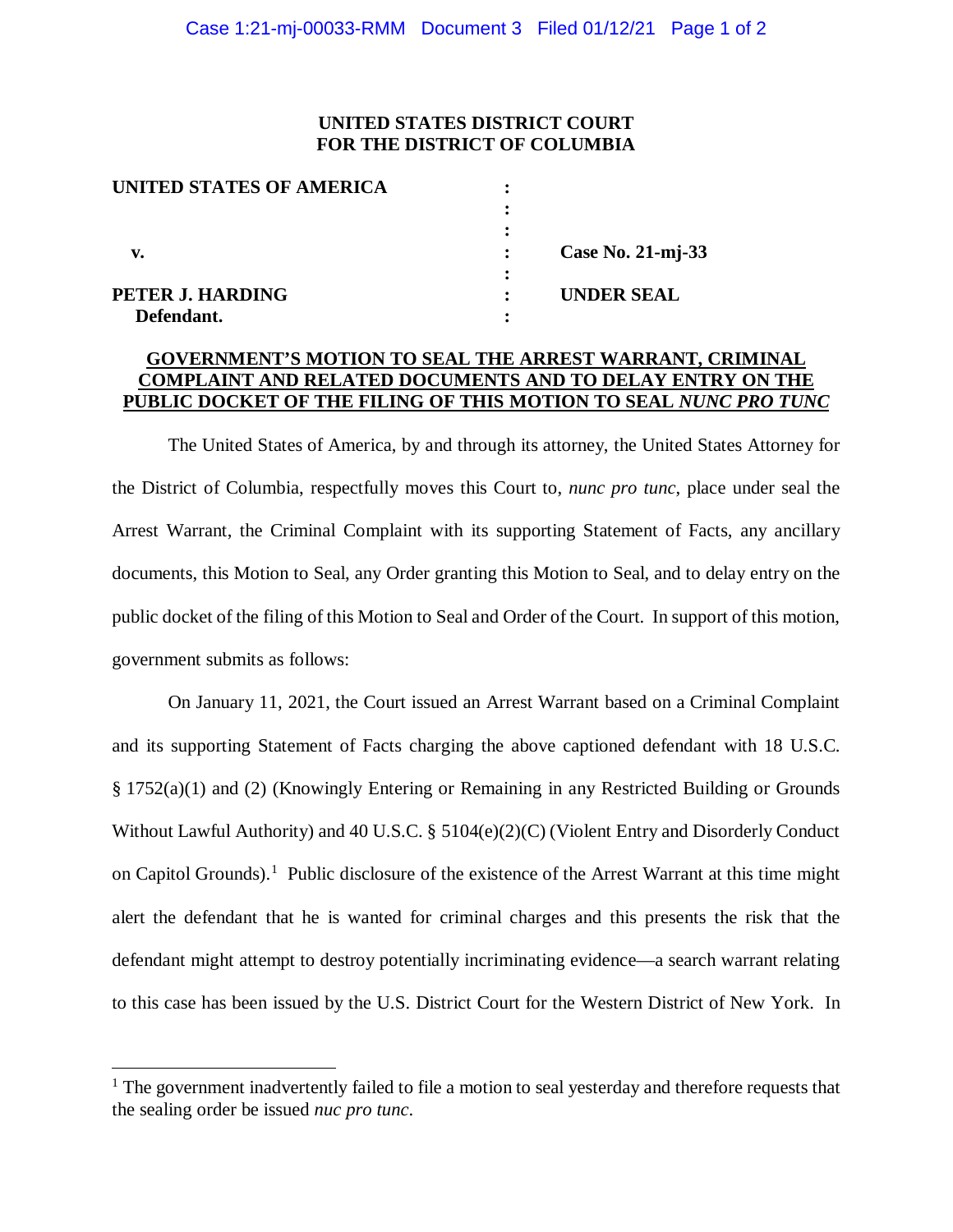### Case 1:21-mj-00033-RMM Document 3 Filed 01/12/21 Page 2 of 2

addition, upon learning of the warrant, the defendant might flee. Indeed, at this time law enforcement is unaware of the defendant's whereabouts. These are compelling reasons for the sealing of these documents.<sup>2</sup> Accordingly, the United States requests that this Court grant *nunc pro tunc* the accompanying proposed order.

WHEREFORE, for the foregoing reasons and for any other such reasons as may appear to the Court, the government respectfully requests that the Court grant this motion and enter the attached proposed order.

Respectfully submitted,

MICHAEL R. SHERWIN Acting United States Attorney New York Bar Number 4444188

By: *\_/s/ Stuart Allen* 

Stuart D. Allen D.C. Bar No. 1005102 Assistant United States Attorney National Security Section United States Attorney's Office 555 Fourth Street, N.W., Eleventh Floor Washington, D.C. 20530 (202) 252-7794 stuart.allen@usdoj.gov

Dated: January 11, 2021

 <sup>2</sup> *See Washington Post v. Robinson*, 935 F.2d 282, 289 n.10 (D.C. Cir. 1991) (noting situations when compelling reasons exist for sealing documents filed with the Court and postponing entry of filings on public docket).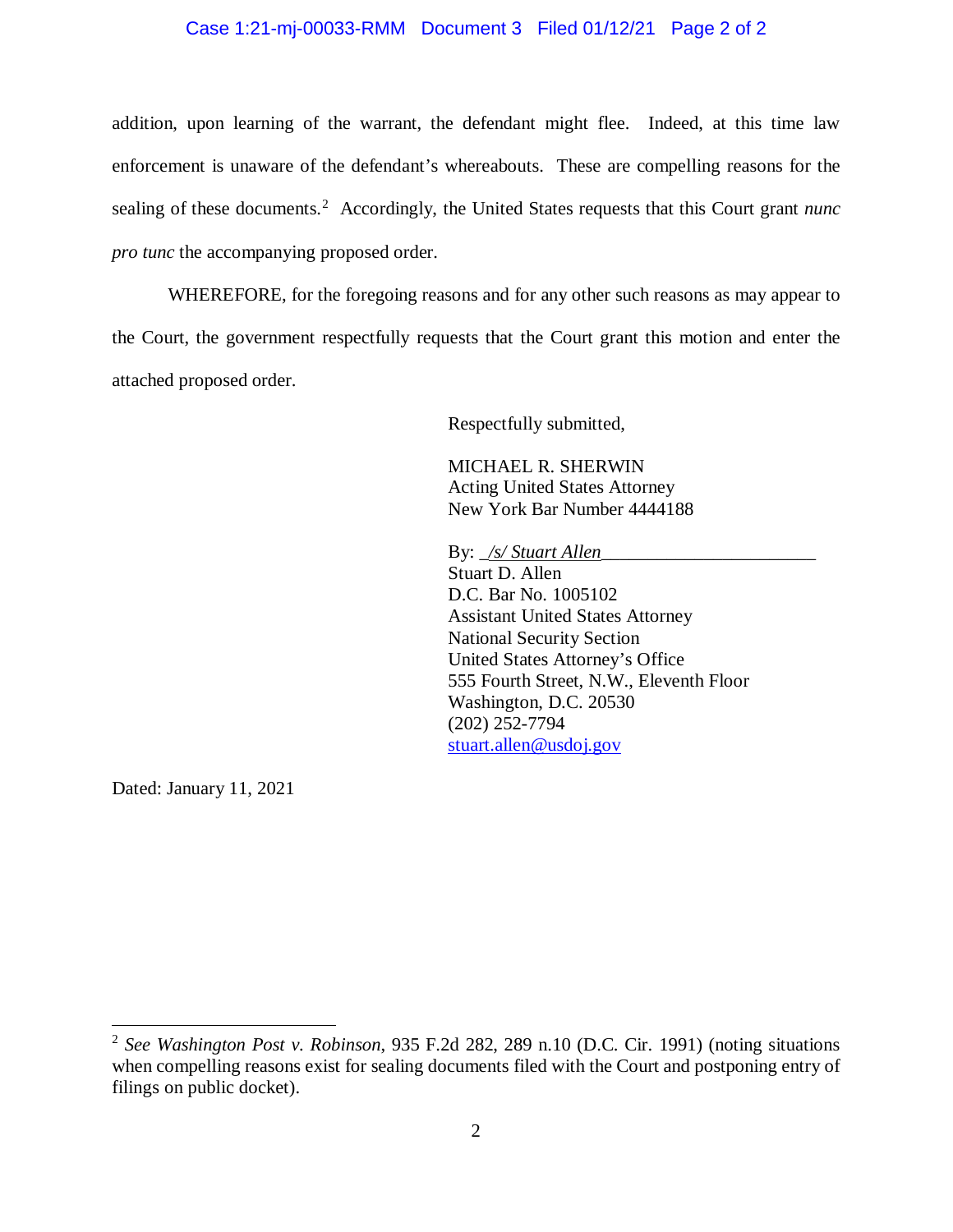## **UNITED STATES DISTRICT COURT FOR THE DISTRICT OF COLUMBIA**

| UNITED STATES OF AMERICA |                   |
|--------------------------|-------------------|
|                          |                   |
|                          |                   |
| v.                       | Case No. 21-mj-33 |
|                          |                   |
| PETER J. HARDING         | <b>UNDER SEAL</b> |
| Defendant.               |                   |

### **ORDER**

Based on the representations in the government's Motion to Seal the Arrest Warrant, Criminal Complaint and Related Documents and to Delay Entry on the Public Docket of the Filing of this Motion to Seal, this Court makes the following:

### **FINDINGS OF FACT**

Public disclosure of the existence of the Arrest Warrant and Criminal Complaint, with its supporting Statement of Facts, at this time might alert the defendant that he is wanted for criminal charges and this presents the risk that the defendant might attempt to destroy potentially incriminating evidence. In addition, upon learning of the Arrest Warrant, the defendant might flee.

Based on the representations in the government's motion, *Washington Post v. Robinson*, 935 F.2d 282, 289 n.10 (D.C. Cir. 1991), and this Court's findings of facts, this Court finds that there is a compelling governmental interest in sealing the Arrest Warrant, Criminal Complaint with its supporting Statement of Facts, pleadings, records and files in this case and that an extraordinary situation exists which justifies a delay in the public docketing of any notice that the government's motion and this Order have been filed with the Criminal Clerk's office under seal.

Based on the above, it is this day of January, 2021.

It is **ORDERED** that this Order, the attached government motion to seal, the Arrest